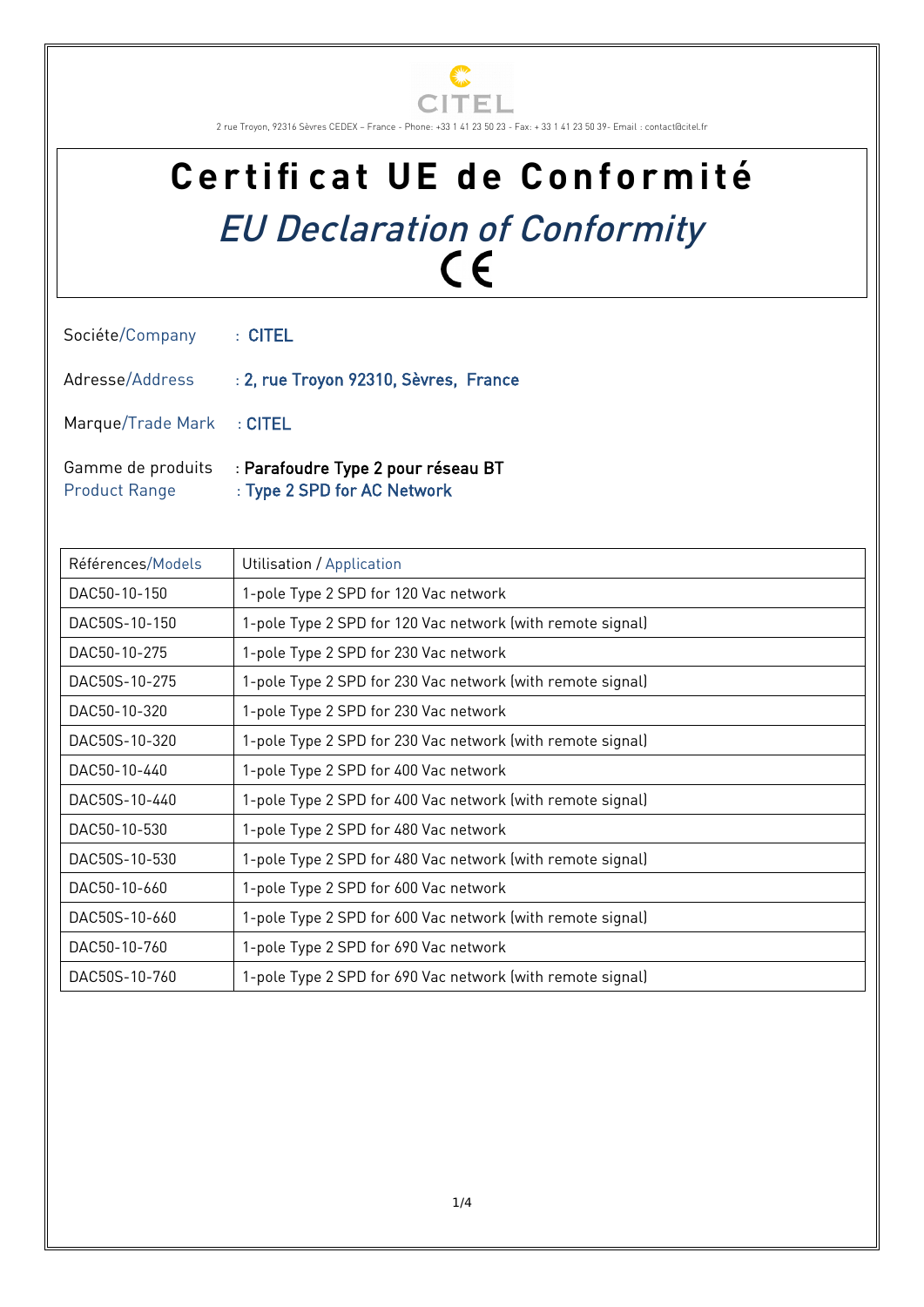| DAC50-20-150  | Single phase Type 2 SPD for 120 Vac network                          |
|---------------|----------------------------------------------------------------------|
| DAC50S-20-150 | Single phase Type 2 SPD for 120 Vac network (with remote signal)     |
| DAC50-20-275  | Single phase Type 2 SPD for 230 Vac network                          |
| DAC50S-20-275 | Single phase Type 2 SPD for 230 Vac network (with remote signal)     |
| DAC50-20-320  | Single phase Type 2 SPD for 230 Vac network                          |
| DAC50S-20-320 | Single phase Type 2 SPD for 230 Vac network (with remote signal)     |
| DAC50-20-440  | Single phase Type 2 SPD for 230 Vac network                          |
| DAC50S-20-440 | Single phase Type 2 SPD for 230 Vac network (with remote signal)     |
| DAC50-20-530  | Single phase Type 2 SPD for 480/830 Vac network                      |
| DAC50S-20-530 | Single phase Type 2 SPD for 480/830 Vac network (with remote signal) |
|               |                                                                      |
| DAC50-11-150  | Single phase Type 2 SPD for 120 Vac network                          |
| DAC50S-11-150 | Single phase Type 2 SPD for 120 Vac network (with remote signal)     |
| DAC50-11-275  | Single phase Type 2 SPD for 230 Vac network                          |
| DAC50S-11-275 | Single phase Type 2 SPD for 230 Vac network (with remote signal)     |
| DAC50-11-320  | Single phase Type 2 SPD for 230 Vac network                          |
| DAC50S-11-320 | Single phase Type 2 SPD for 230 Vac network (with remote signal)     |
|               |                                                                      |
| DAC50-30-150  | 3-phase Type 2 SPD for 120/208 Vac network                           |
| DAC50S-30-150 | 3-phase Type 2 SPD for 120/208 Vac network (with remote signal)      |
| DAC50-30-275  | 3-phase Type 2 SPD for 230/400 Vac network                           |
| DAC50S-30-275 | 3-phase Type 2 SPD for 230/400 Vac network (with remote signal)      |
| DAC50-30-320  | 3-phase Type 2 SPD for 230/400 Vac network                           |
| DAC50S-30-320 | 3-phase Type 2 SPD for 230/400 Vac network (with remote signal)      |
| DAC50-30-440  | 3-phase Type 2 SPD for 230/400 Vac network                           |
| DAC50S-30-440 | 3-phase Type 2 SPD for 230/400 Vac network (with remote signal)      |
| DAC50-30-530  | 3-phase Type 2 SPD for 480 Vac network                               |
| DAC50S-30-530 | 3-phase Type 2 SPD for 480 Vac network (with remote signal)          |
| DAC50-30-660  | 3-phase Type 2 SPD for 600 Vac network                               |
| DAC50S-30-660 | 3-phase Type 2 SPD for 600 Vac network (with remote signal)          |
| DAC50-30-760  | 3-phase Type 2 SPD for 690 Vac network                               |
| DAC50S-30-760 | 3-phase Type 2 SPD for 690 Vac network (with remote signal)          |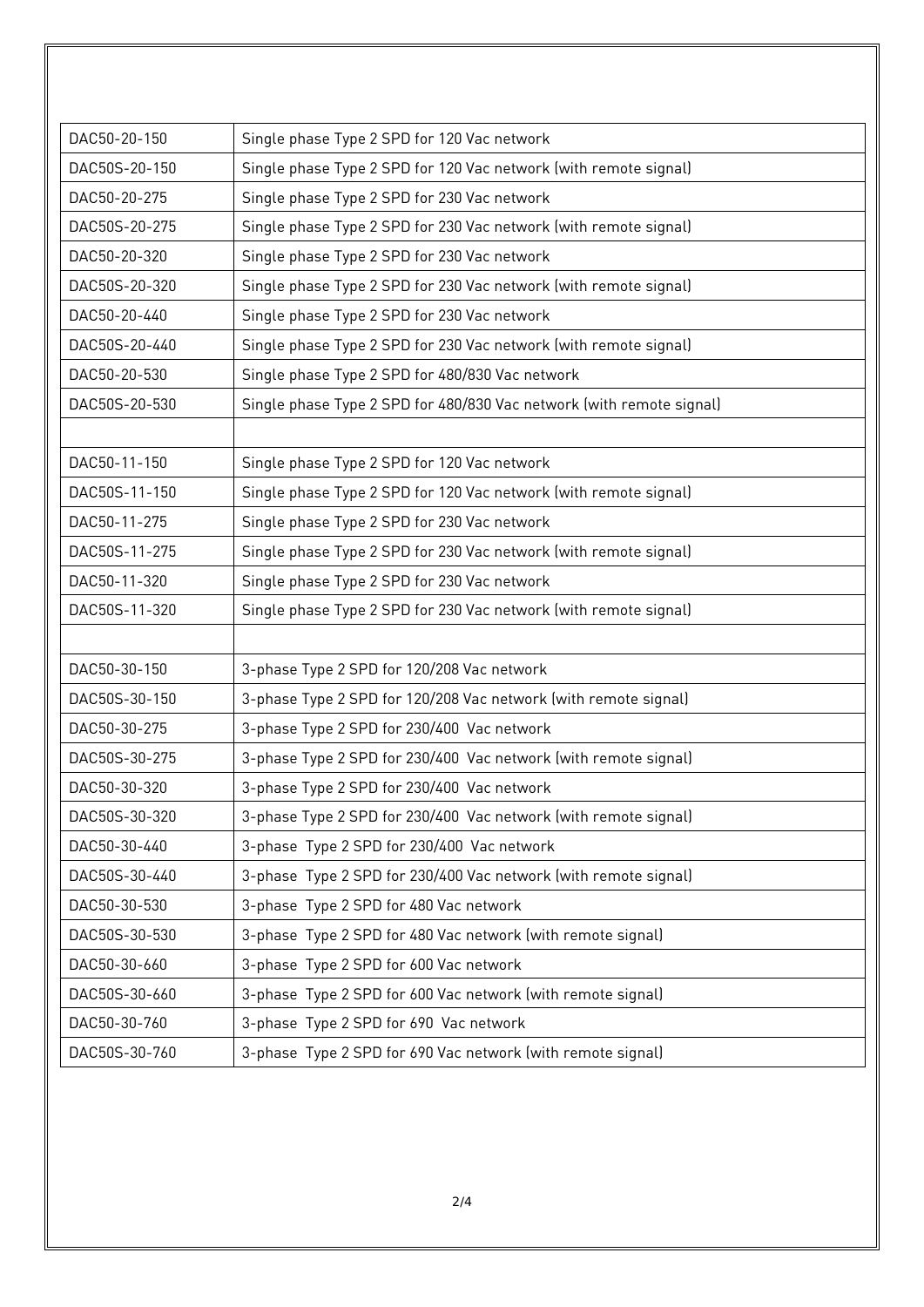| DAC50-31-150  | 3-phase + N Type 2 SPD for 230/400 Vac network                      |
|---------------|---------------------------------------------------------------------|
| DAC50S-31-150 | 3-phase + N Type 2 SPD for 230/400 Vac network (with remote signal) |
| DAC50-31-275  | 3-phase + N Type 2 SPD for 230/400 Vac network                      |
| DAC50S-31-275 | 3-phase + N Type 2 SPD for 230/400 Vac network (with remote signal) |
| DAC50-31-320  | 3-phase + N Type 2 SPD for 230/400 Vac network                      |
| DAC50S-31-320 | 3-phase + N Type 2 SPD for 230/400 Vac network (with remote signal) |
|               |                                                                     |
| DAC50-40-150  | 3-phase + N Type 2 SPD for 120/208 Vac network                      |
| DAC50S-40-150 | 3-phase + N Type 2 SPD for 120/208 Vac network (with remote signal) |
| DAC50-40-275  | 3-phase + N Type 2 SPD for 230/400 Vac network                      |
| DAC50S-40-275 | 3-phase + N Type 2 SPD for 230/400 Vac network (with remote signal) |
| DAC50-40-320  | 3-phase + N Type 2 SPD for 230/400 Vac network                      |
| DAC50S-40-320 | 3-phase + N Type 2 SPD for 230/400 Vac network (with remote signal) |
| DAC50-40-440  | 3-phase + N Type 2 SPD for 230/400 Vac network                      |
| DAC50S-40-440 | 3-phase + N Type 2 SPD for 480/830 Vac network (with remote signal) |
| DAC50-40-530  | 3-phase + N Type 2 SPD for 480/830 Vac network                      |
| DAC50S-40-530 | 3-phase + N Type 2 SPD for 480/830 Vac network (with remote signal) |